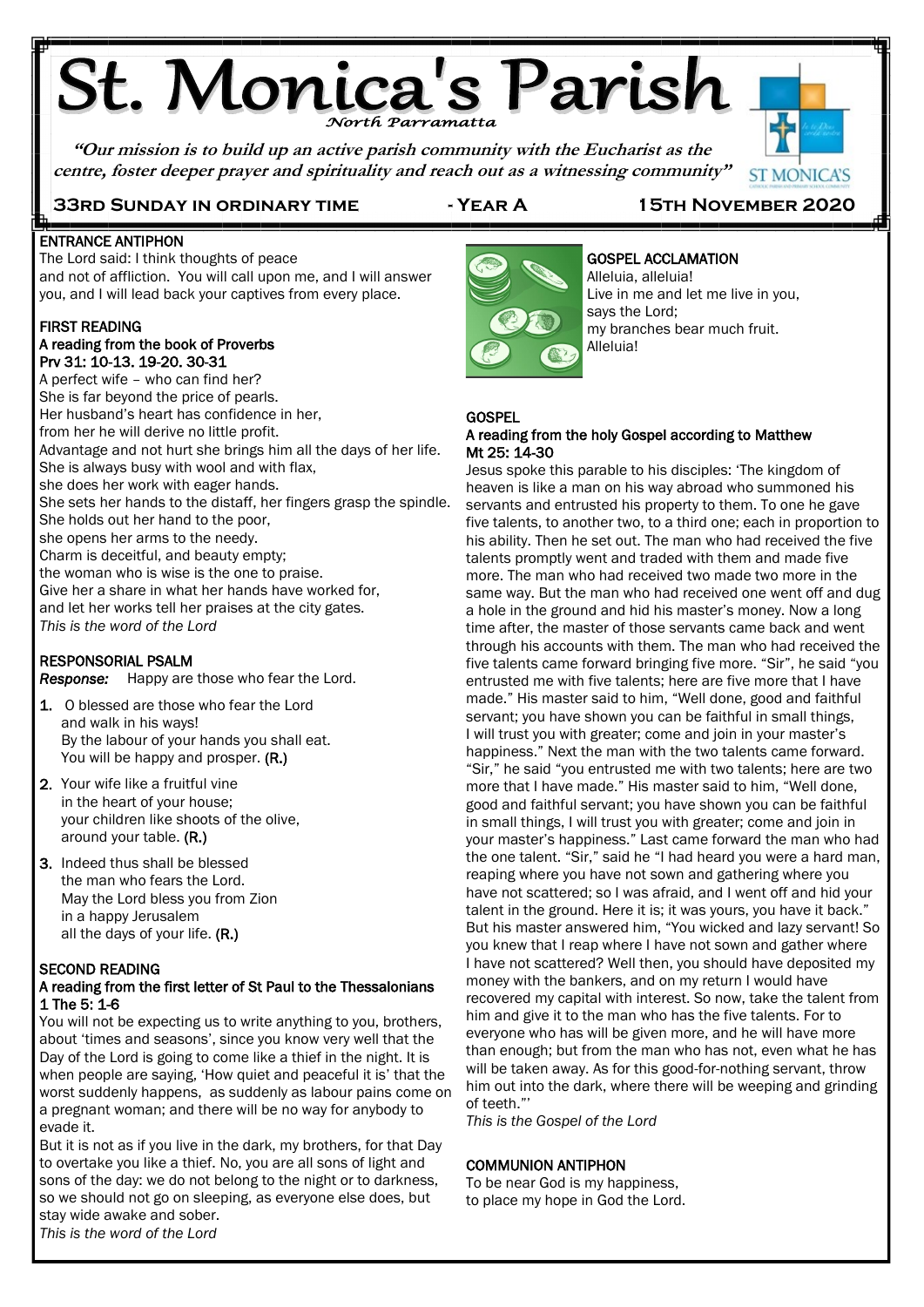## *St. Monica's Catholic Parish*

**Cnr Church Street and North Rocks Road, North Parramatta**

| SUNDAY MASSES:                                           | Saturday Vigil - 5pm; Sunday - 9am, 11.30am (Cantonese/Chinese Mass) and 6pm              |                                                                  |  |
|----------------------------------------------------------|-------------------------------------------------------------------------------------------|------------------------------------------------------------------|--|
| <b>WEEKDAY MASSES:</b>                                   | Tuesday-Friday - 9.15am                                                                   |                                                                  |  |
| <b>EXPOSITION:</b>                                       | Every Friday following 9.15am Mass until 10.45am,                                         |                                                                  |  |
| <b>RECONCILIATION:</b>                                   | Friday 10-10.30 am Saturday - 4-4.40pm or on request                                      |                                                                  |  |
| <b>MARRIAGES:</b>                                        | Please contact the Parish Priest at least 12 months prior                                 |                                                                  |  |
| <b>BAPTISMS:</b>                                         | Please contact the Parish Office for appointment with the Parish Priest. Phone: 9630-1951 |                                                                  |  |
| <b>ANOINTING OF THE SICK/</b><br>EUCHARIST AT HOME       | Please contact the Parish Office or Fr Ephraim Lam Phone: 9630-1951                       |                                                                  |  |
| <b>PARISH ADMINISTRATOR/</b><br><b>CHINESE CHAPLAIN:</b> | Fr. Ephraim Lam Phone: 9630 -1951                                                         | Email: shingmanlam@gmail.com                                     |  |
| <b>POSTAL ADDRESS:</b>                                   | 8 Daking Street, North Parramatta, 2151                                                   | Website: http://www.stmonicanp.org.au                            |  |
| <b>OFFICE HOURS:</b>                                     | Tuesday-Friday 8.30am-2.30pm                                                              | Phone: 9630-1951 Fax: 9630-8738<br>Email: stmonicanp@bigpond.com |  |

*St. Monica's School*

Phone: 8832 4100 Fax: 9683-4984 Email: stmonicasnparra@parra.catholic.edu.au

### REFLECTION

### **Befriending Time**

God's plan for human happiness is mostly frustrated by a good person burying his or her personality traits, what one might call one's talents, which is really to bury oneself and to become invisible.

In the old language of my schoolboy catechism, we should be concerned not just with sins of commission, but with sins of omission – failure of courage, failure to take risks, failure to put everything on the line with the personality and the moment in time given to you and to me.

As Shakespeare says in Julius Caesar:

'There is a tide in the affairs of men which, taken at the flood, leads on to fortune; omitted, all the voyage of their life is bound in stillness and in miseries.'

The Divine Tide is flowing through human history. We should trust ourselves to that tide which can carry us to the shores of Heaven. Failure to take risks leads to Hellish stillness and miseries.

We could pause for a moment to pray that we might use our talents so as to hear: 'Well done, good and faithful servant … come and join in your Master's happiness.'

© Fr Michael Tate; mtate@bigpond.com

### Act of Spiritual **Communion**



My Jesus, I believe you are present in the most Blessed Sacrament.

I love you above all things and desire to receive You into my soul.

Since I cannot now receive You sacramentally, come at least spiritually into my heart.

I embrace You as if You were already there, and unite myself wholly to You.

Never permit me to be separated from You.

Amen.

### FEAST DAYS & **COMMEMORATIONS**

November 17, St Elizabeth of Hungary November 21, The Presentation of the Blessed Virgin Mary

### PLEASE REMEMBER TO PRAY FOR THOSE OF OUR PARISH FAMILY WHO ARE SICK. ESPECIALLY

Paul Chiu, John Rodrigues, Dave & Fan Lin Wilson, Francis Lee, Jerry A, Michelle Barnes, Levi Bell, Grace Boitano, Gesualda Borg, Monica Teresa & Fernanda Carigliano, Veronica Coorey. Antoinette Coorey, Margaret Dorahy, Heidi Ellich, Josie Estera, Philippe Kalife, Tim Kelly, Mary Korunic, Lillian Leigh, Monique Malouf, Tina de Larrazabal, Rosa Santos, Maria Itang Tagle, Llave Family, Sheila Watts, Gloria Cherote,

### MASS INTENTIONS

Gabriella Wehbe Joseph Wehbe Hinid Wehbe Mouris Takchi Hasna Takchi Elias Hkeik Sam Takchi